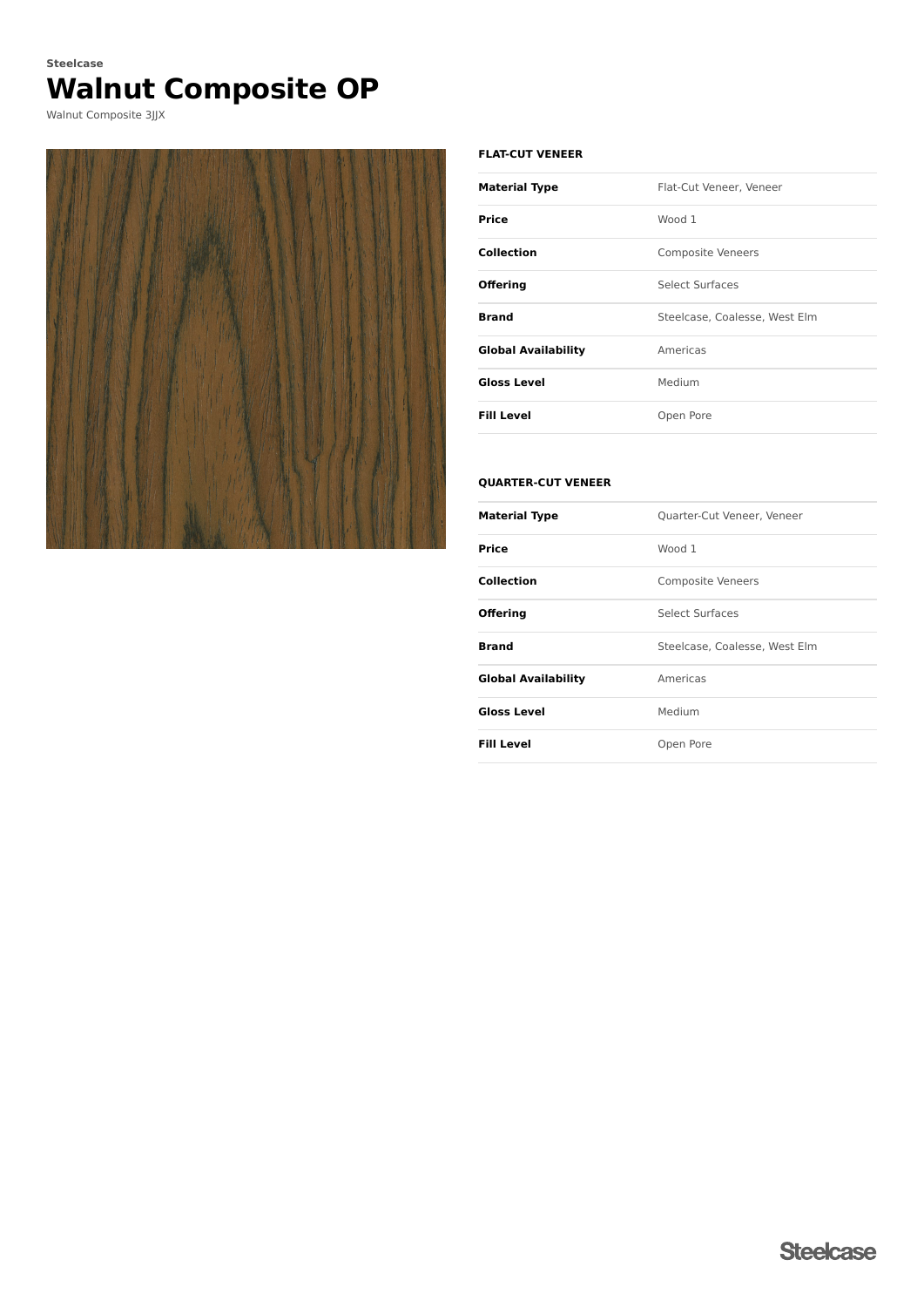## **Walnut Composite OP Steelcase**

## **FULL AVAILABILITY: FLAT-CUT VENEER**

| 376 Sawyer                      | Migration Height-Adjustable De |
|---------------------------------|--------------------------------|
| Answer                          | Mingle                         |
| <b>B-Free Occasional Tables</b> | Montage                        |
| <b>B-Free Tables</b>            | Montara650 Tables              |
| Bassline                        | Ology                          |
| Bivi                            | Potrero415 Light Tables        |
| <b>Bix Tables</b>               | Potrero415 Tables              |
| Brighton                        | Reunion Tables                 |
| <b>Brody Desk</b>               | Series 3 Height-Adjustable Des |
| c:scape                         | Series 5 Height-Adjustable Des |
| Campfire Big Tables             | Storage Products               |
| CG_1 Tables                     | SW_1 Tables                    |
| Collaboration                   | Umami                          |
| E-Tables 2                      | Universal Worksurface Products |
| Elective Elements               | V.I.A.                         |
| Enea Lottus Tables              | Verlay                         |
| <b>Exponents Casegoods</b>      | Victor2                        |
| Exponents Mobile Display Board  |                                |
| Flex                            |                                |
| Flex Desk and Table             |                                |
| FlexFrame                       |                                |
| FrameOne                        |                                |
| High-Density Storage            |                                |
| Impact                          |                                |
| Mackinac                        |                                |
|                                 |                                |